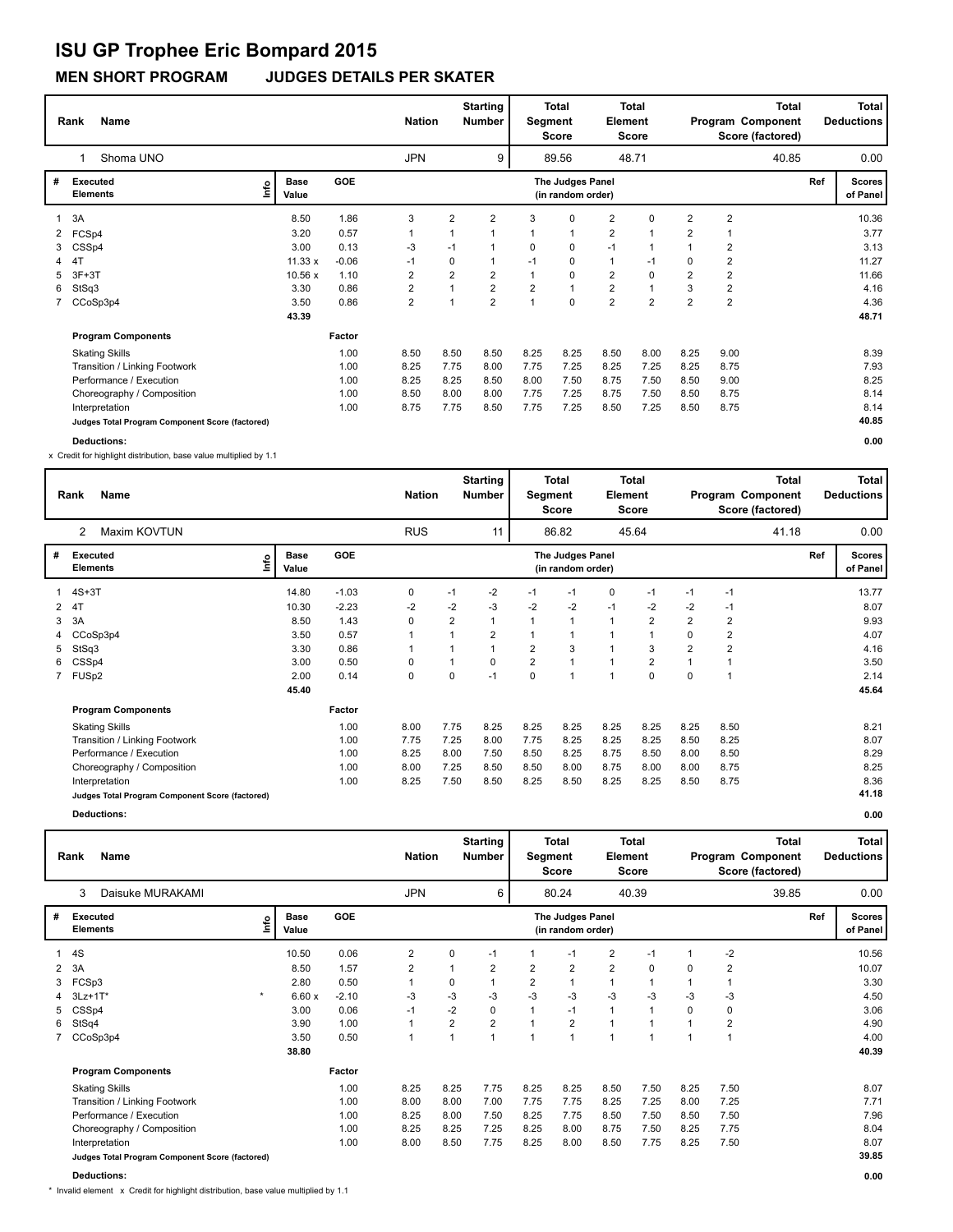**MEN SHORT PROGRAM JUDGES DETAILS PER SKATER**

|   | <b>Name</b><br>Rank<br>Denis TEN<br>4                                                |                            |         | <b>Nation</b>           |                         | <b>Starting</b><br><b>Number</b> | Segment        | <b>Total</b><br><b>Score</b>          | Element        | <b>Total</b><br>Score |                |                | Total<br>Program Component<br>Score (factored) |     | <b>Total</b><br><b>Deductions</b> |
|---|--------------------------------------------------------------------------------------|----------------------------|---------|-------------------------|-------------------------|----------------------------------|----------------|---------------------------------------|----------------|-----------------------|----------------|----------------|------------------------------------------------|-----|-----------------------------------|
|   |                                                                                      |                            |         | <b>KAZ</b>              |                         | 10                               |                | 80.10                                 |                | 39.24                 |                |                | 41.86                                          |     | $-1.00$                           |
| # | Executed<br><b>Elements</b>                                                          | <b>Base</b><br>١m<br>Value | GOE     |                         |                         |                                  |                | The Judges Panel<br>(in random order) |                |                       |                |                |                                                | Ref | <b>Scores</b><br>of Panel         |
|   | 4T                                                                                   | 10.30                      | $-4.00$ | $-3$                    | $-3$                    | -3                               | -3             | -3                                    | $-3$           | -3                    | -3             | $-3$           |                                                |     | 6.30                              |
| 2 | 3A                                                                                   | 8.50                       | 1.29    | $\mathbf{1}$            |                         | $\overline{2}$                   | $\overline{2}$ | 1                                     | $\mathbf{1}$   | $\overline{2}$        |                |                |                                                |     | 9.79                              |
|   | CCSp4                                                                                | 3.20                       | 0.50    | 1                       |                         |                                  |                |                                       | $\mathbf{1}$   |                       | 0              | $\mathbf 1$    |                                                |     | 3.70                              |
|   | $3Lz + 2T$                                                                           | 8.03x                      | $-1.40$ | $-2$                    | $-2$                    | $-2$                             | $-2$           | $-2$                                  | $-3$           | $-2$                  | $-2$           | -1             |                                                |     | 6.63                              |
|   | FSSp3                                                                                | 2.60                       | 0.71    | 0                       |                         | $\overline{2}$                   | $\overline{2}$ | $\overline{2}$                        | $\mathbf{1}$   |                       | $\overline{2}$ | $\overline{1}$ |                                                |     | 3.31                              |
| 6 | StSq4                                                                                | 3.90                       | 1.40    | 3                       | $\overline{\mathbf{c}}$ |                                  | $\overline{2}$ | $\overline{2}$                        | $\overline{2}$ | 3                     |                | $\overline{2}$ |                                                |     | 5.30                              |
|   | 7 CCoSp3p4                                                                           | 3.50                       | 0.71    | $\overline{\mathbf{c}}$ |                         | $\Omega$                         | $\overline{2}$ | $\overline{1}$                        | $\mathbf{1}$   | $\overline{2}$        | $\overline{2}$ | $\overline{1}$ |                                                |     | 4.21                              |
|   |                                                                                      | 40.03                      |         |                         |                         |                                  |                |                                       |                |                       |                |                |                                                |     | 39.24                             |
|   | <b>Program Components</b>                                                            |                            | Factor  |                         |                         |                                  |                |                                       |                |                       |                |                |                                                |     |                                   |
|   | <b>Skating Skills</b>                                                                |                            | 1.00    | 9.00                    | 8.00                    | 8.75                             | 8.50           | 8.00                                  | 8.25           | 8.50                  | 7.75           | 9.00           |                                                |     | 8.43                              |
|   | Transition / Linking Footwork                                                        |                            | 1.00    | 8.75                    | 7.50                    | 8.50                             | 8.00           | 7.50                                  | 8.00           | 8.25                  | 7.50           | 8.75           |                                                |     | 8.07                              |
|   | Performance / Execution                                                              |                            | 1.00    | 8.75                    | 7.75                    | 8.50                             | 8.50           | 7.75                                  | 8.00           | 8.50                  | 7.00           | 9.00           |                                                |     | 8.25                              |
|   | Choreography / Composition                                                           |                            | 1.00    | 9.00                    | 8.00                    | 8.75                             | 8.25           | 8.25                                  | 8.75           | 9.00                  | 8.00           | 9.00           |                                                |     | 8.57                              |
|   | Interpretation                                                                       |                            | 1.00    | 9.00                    | 7.75                    | 8.50                             | 8.75           | 8.00                                  | 8.50           | 8.50                  | 8.50           | 9.25           |                                                |     | 8.54                              |
|   | Judges Total Program Component Score (factored)                                      |                            |         |                         |                         |                                  |                |                                       |                |                       |                |                |                                                |     | 41.86                             |
|   | <b>Deductions:</b><br>Creative biablight distribution, boog volup multiplied by 4.4. | Falls:                     | $-1.00$ |                         |                         |                                  |                |                                       |                |                       |                |                |                                                |     | $-1.00$                           |

x Credit for highlight distribution, base value multiplied by 1.1

|   | Rank            | Name                                            |         |                      |            | <b>Nation</b>  |      | <b>Starting</b><br><b>Number</b> |                | <b>Total</b><br>Segment<br><b>Score</b> | Element                 | <b>Total</b><br>Score |                |      | <b>Total</b><br>Program Component<br>Score (factored) |     | Total<br><b>Deductions</b> |
|---|-----------------|-------------------------------------------------|---------|----------------------|------------|----------------|------|----------------------------------|----------------|-----------------------------------------|-------------------------|-----------------------|----------------|------|-------------------------------------------------------|-----|----------------------------|
|   | 5               | Patrick CHAN                                    |         |                      |            | CAN            |      | 5                                |                | 76.10                                   |                         | 31.70                 |                |      | 44.40                                                 |     | 0.00                       |
| # | <b>Executed</b> | <b>Elements</b>                                 | lnfo    | <b>Base</b><br>Value | <b>GOE</b> |                |      |                                  |                | The Judges Panel<br>(in random order)   |                         |                       |                |      |                                                       | Ref | <b>Scores</b><br>of Panel  |
|   | $2T + 2T^*$     |                                                 | $\star$ | 1.30                 | $-0.60$    | -3             | $-3$ | -3                               | -3             | $-3$                                    | -3                      | -3                    | -3             | $-3$ |                                                       |     | 0.70                       |
| 2 | 3A              |                                                 |         | 8.50                 | $-1.86$    | $-2$           | $-1$ | -2                               | $-1$           | $-2$                                    | $-2$                    | $-2$                  | $-2$           | $-2$ |                                                       |     | 6.64                       |
| 3 | FSSp4           |                                                 |         | 3.00                 | 0.93       | $\mathbf{1}$   | 2    | $\overline{2}$                   | $\overline{2}$ | $\overline{\mathbf{c}}$                 | $\overline{\mathbf{c}}$ | $\overline{2}$        |                | 2    |                                                       |     | 3.93                       |
| 4 | 3Lz             |                                                 |         | 6.60x                | 1.30       |                | 2    | $\overline{2}$                   | 3              | $\overline{\mathbf{c}}$                 | $\overline{2}$          | $\overline{2}$        |                | 2    |                                                       |     | 7.90                       |
| 5 | CCSp3           |                                                 |         | 2.80                 | 0.71       |                | 2    | $\overline{2}$                   | $\overline{2}$ | $\mathbf{1}$                            | $\overline{\mathbf{c}}$ |                       | 0              |      |                                                       |     | 3.51                       |
| 6 | StSq3           |                                                 |         | 3.30                 | 1.29       | $\overline{2}$ | 3    | 3                                | 3              | $\overline{\mathbf{c}}$                 | 3                       | $\overline{2}$        | $\overline{2}$ | 3    |                                                       |     | 4.59                       |
|   |                 | 7 CCoSp3p4                                      |         | 3.50                 | 0.93       | $\mathbf{1}$   | 3    | $\overline{2}$                   | $\overline{2}$ | $\overline{2}$                          | $\overline{2}$          | 2                     |                | 2    |                                                       |     | 4.43                       |
|   |                 |                                                 |         | 29.00                |            |                |      |                                  |                |                                         |                         |                       |                |      |                                                       |     | 31.70                      |
|   |                 | <b>Program Components</b>                       |         |                      | Factor     |                |      |                                  |                |                                         |                         |                       |                |      |                                                       |     |                            |
|   |                 | <b>Skating Skills</b>                           |         |                      | 1.00       | 8.50           | 9.00 | 9.50                             | 9.25           | 9.00                                    | 8.75                    | 9.25                  | 9.00           | 9.00 |                                                       |     | 9.04                       |
|   |                 | Transition / Linking Footwork                   |         |                      | 1.00       | 8.00           | 8.75 | 9.25                             | 8.75           | 8.75                                    | 9.25                    | 8.75                  | 8.75           | 9.00 |                                                       |     | 8.86                       |
|   |                 | Performance / Execution                         |         |                      | 1.00       | 8.00           | 8.75 | 9.00                             | 8.75           | 8.75                                    | 8.00                    | 8.75                  | 8.75           | 8.50 |                                                       |     | 8.61                       |
|   |                 | Choreography / Composition                      |         |                      | 1.00       | 8.25           | 9.25 | 9.25                             | 9.00           | 8.50                                    | 9.25                    | 9.00                  | 8.75           | 9.00 |                                                       |     | 8.96                       |
|   |                 | Interpretation                                  |         |                      | 1.00       | 8.00           | 9.50 | 9.00                             | 8.75           | 8.50                                    | 9.50                    | 8.75                  | 9.00           | 9.00 |                                                       |     | 8.93                       |
|   |                 | Judges Total Program Component Score (factored) |         |                      |            |                |      |                                  |                |                                         |                         |                       |                |      |                                                       |     | 44.40                      |
|   |                 | <b>Deductions:</b>                              |         |                      |            |                |      |                                  |                |                                         |                         |                       |                |      |                                                       |     | 0.00                       |

\* Invalid element x Credit for highlight distribution, base value multiplied by 1.1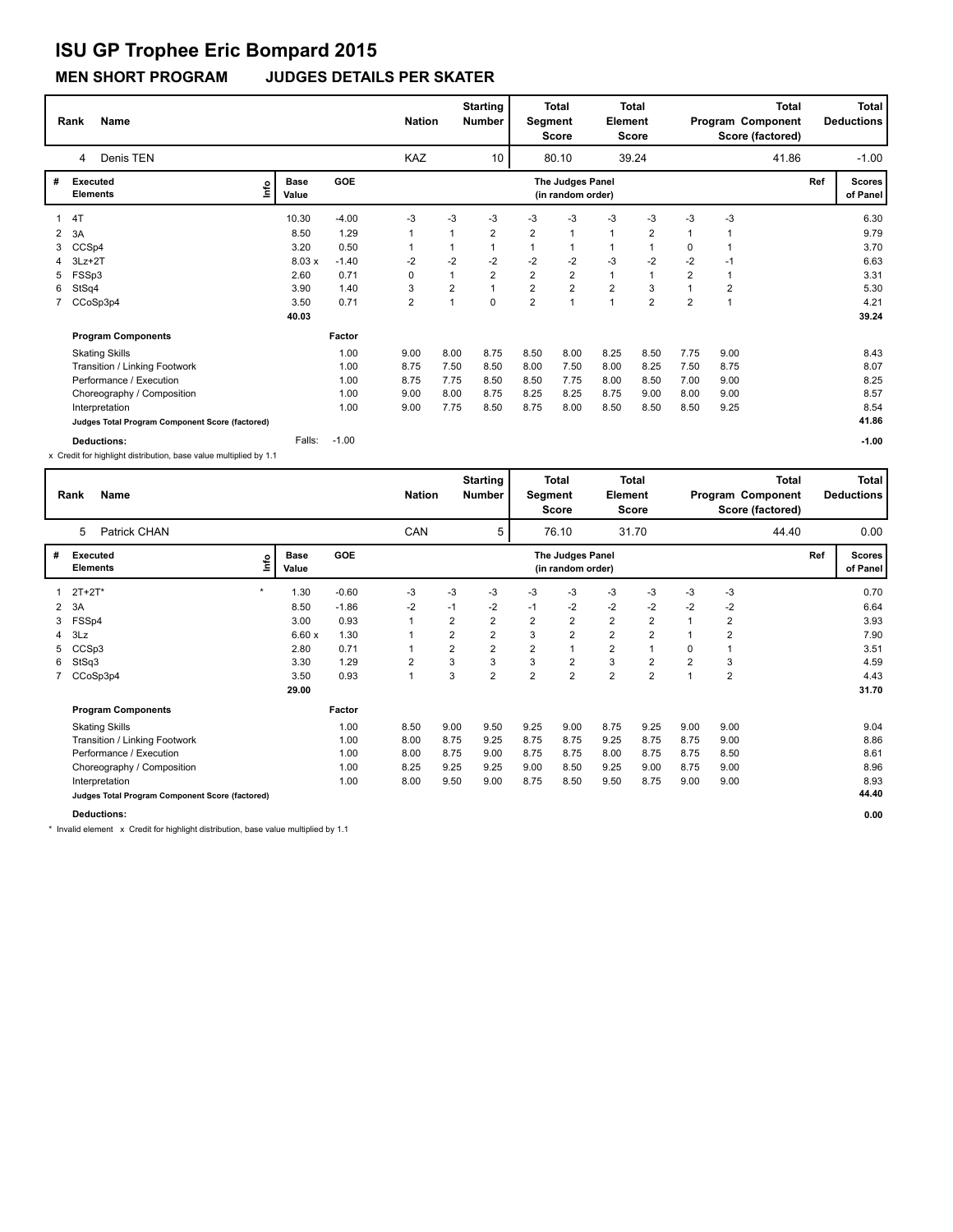**MEN SHORT PROGRAM JUDGES DETAILS PER SKATER**

|   | Name<br>Rank                                    |                            | <b>Nation</b> |         | <b>Starting</b><br><b>Number</b> |                | Total<br>Segment<br>Score | Element                 | Total<br>Score                        |      |       | <b>Total</b><br>Program Component<br>Score (factored) |             | <b>Total</b><br><b>Deductions</b> |     |                           |
|---|-------------------------------------------------|----------------------------|---------------|---------|----------------------------------|----------------|---------------------------|-------------------------|---------------------------------------|------|-------|-------------------------------------------------------|-------------|-----------------------------------|-----|---------------------------|
|   | Alexander PETROV<br>6                           |                            |               |         | <b>RUS</b>                       |                | 7                         |                         | 74.64                                 |      | 39.28 |                                                       |             | 35.36                             |     | 0.00                      |
| # | Executed<br><b>Elements</b>                     | <b>Base</b><br>١m<br>Value | <b>GOE</b>    |         |                                  |                |                           |                         | The Judges Panel<br>(in random order) |      |       |                                                       |             |                                   | Ref | <b>Scores</b><br>of Panel |
| 1 | 3A                                              | 8.50                       |               | 0.57    | 1                                |                | 0                         |                         |                                       | 0    | 0     | 2                                                     | $\mathbf 0$ |                                   |     | 9.07                      |
|   | 2 3Lz+3T                                        | 10.30                      |               | 0.50    | 0                                |                |                           |                         | $\mathbf 1$                           | 0    | 0     |                                                       |             |                                   |     | 10.80                     |
| 3 | StSq3                                           | 3.30                       |               | 0.29    | 0                                |                | 0                         |                         | 0                                     |      |       | 0                                                     |             |                                   |     | 3.59                      |
|   | FCSp3                                           | 2.80                       |               | 0.43    | $-1$                             |                |                           |                         | $\overline{1}$                        |      |       | $\mathbf 0$                                           |             |                                   |     | 3.23                      |
| 5 | 3F                                              |                            | 5.83x         | $-0.10$ | -1                               | 0              |                           | $-1$                    | $-1$                                  | 0    | 0     |                                                       | $\mathbf 0$ |                                   |     | 5.73                      |
| 6 | CSSp4                                           | 3.00                       |               | 0.36    | $\mathbf{1}$                     | 1              |                           |                         | 0                                     | 1    | 1     | 0                                                     | 0           |                                   |     | 3.36                      |
|   | CCoSp3p3                                        | 3.00                       |               | 0.50    | $\mathbf{1}$                     | $\overline{2}$ | 1                         | $\overline{\mathbf{A}}$ | $\mathbf 0$                           |      | 1     | $\overline{ }$                                        |             |                                   |     | 3.50                      |
|   |                                                 | 36.73                      |               |         |                                  |                |                           |                         |                                       |      |       |                                                       |             |                                   |     | 39.28                     |
|   | <b>Program Components</b>                       |                            | Factor        |         |                                  |                |                           |                         |                                       |      |       |                                                       |             |                                   |     |                           |
|   | <b>Skating Skills</b>                           |                            |               | 1.00    | 7.75                             | 7.25           | 7.50                      | 7.00                    | 7.25                                  | 7.50 | 7.00  | 7.25                                                  | 7.50        |                                   |     | 7.32                      |
|   | Transition / Linking Footwork                   |                            |               | 1.00    | 7.25                             | 6.00           | 7.25                      | 6.50                    | 6.00                                  | 7.25 | 6.50  | 6.75                                                  | 7.25        |                                   |     | 6.79                      |
|   | Performance / Execution                         |                            |               | 1.00    | 7.00                             | 7.50           | 7.50                      | 7.00                    | 6.75                                  | 7.50 | 6.75  | 7.00                                                  | 7.50        |                                   |     | 7.18                      |
|   | Choreography / Composition                      |                            |               | 1.00    | 7.50                             | 7.00           | 7.25                      | 6.50                    | 6.25                                  | 7.50 | 6.75  | 7.25                                                  | 7.25        |                                   |     | 7.07                      |
|   | Interpretation                                  |                            |               | 1.00    | 6.75                             | 7.25           | 7.25                      | 6.75                    | 6.25                                  | 7.25 | 6.75  | 7.00                                                  | 7.75        |                                   |     | 7.00                      |
|   | Judges Total Program Component Score (factored) |                            |               |         |                                  |                |                           |                         |                                       |      |       |                                                       |             |                                   |     | 35.36                     |
|   | <b>Deductions:</b>                              |                            |               |         |                                  |                |                           |                         |                                       |      |       |                                                       |             |                                   |     | 0.00                      |

x Credit for highlight distribution, base value multiplied by 1.1

|   | <b>Name</b><br>Rank                             |    |                      | <b>Nation</b> |                | <b>Starting</b><br><b>Number</b> | Segment | <b>Total</b><br>Score | Element                               | <b>Total</b><br>Score |             |      | <b>Total</b><br>Program Component<br>Score (factored) |       | <b>Total</b><br><b>Deductions</b> |                           |
|---|-------------------------------------------------|----|----------------------|---------------|----------------|----------------------------------|---------|-----------------------|---------------------------------------|-----------------------|-------------|------|-------------------------------------------------------|-------|-----------------------------------|---------------------------|
|   | Max AARON                                       |    |                      |               | <b>USA</b>     |                                  | 8       |                       | 72.91                                 |                       | 36.12       |      |                                                       | 37.79 |                                   | $-1.00$                   |
| # | <b>Executed</b><br><b>Elements</b>              | ۴ů | <b>Base</b><br>Value | <b>GOE</b>    |                |                                  |         |                       | The Judges Panel<br>(in random order) |                       |             |      |                                                       |       | Ref                               | <b>Scores</b><br>of Panel |
|   | $4S+2T$                                         |    | 11.80                | $-2.23$       | $-2$           | $-2$                             | $-1$    | $-1$                  | $-2$                                  | -2                    | $-2$        | $-2$ | $-2$                                                  |       |                                   | 9.57                      |
| 2 | 3A                                              |    | 8.50                 | $-3.00$       | $-3$           | $-3$                             | $-3$    | $-3$                  | $-3$                                  | $-3$                  | $-3$        | $-3$ | $-3$                                                  |       |                                   | 5.50                      |
| 3 | CCSp2                                           |    | 2.30                 | 0.03          | 0              | 0                                | $-1$    | 1                     | 0                                     | $\mathbf{1}$          | $\Omega$    | 0    | $-1$                                                  |       |                                   | 2.33                      |
| 4 | 3Lz                                             |    | 6.60x                | 1.10          | $\overline{2}$ | 2                                |         | 2                     | 2                                     | $\mathbf{1}$          |             |      | 2                                                     |       |                                   | 7.70                      |
| 5 | FSSp4                                           |    | 3.00                 | 0.29          |                |                                  | $-1$    | $\mathbf{1}$          | 0                                     | 0                     |             | 0    |                                                       |       |                                   | 3.29                      |
| 6 | StSq3                                           |    | 3.30                 | 0.57          | $\overline{2}$ |                                  |         | $\overline{2}$        | 1                                     |                       |             |      |                                                       |       |                                   | 3.87                      |
|   | 7 CCoSp3p4                                      |    | 3.50                 | 0.36          |                |                                  | 0       | 1                     | 0                                     | 1                     | $\mathbf 0$ |      | 1                                                     |       |                                   | 3.86                      |
|   |                                                 |    | 39.00                |               |                |                                  |         |                       |                                       |                       |             |      |                                                       |       |                                   | 36.12                     |
|   | <b>Program Components</b>                       |    |                      | Factor        |                |                                  |         |                       |                                       |                       |             |      |                                                       |       |                                   |                           |
|   | <b>Skating Skills</b>                           |    |                      | 1.00          | 7.75           | 8.00                             | 7.25    | 8.00                  | 7.75                                  | 8.25                  | 7.75        | 7.75 | 8.00                                                  |       |                                   | 7.86                      |
|   | Transition / Linking Footwork                   |    |                      | 1.00          | 7.50           | 7.25                             | 7.75    | 7.50                  | 7.00                                  | 8.00                  | 7.50        | 7.00 | 7.50                                                  |       |                                   | 7.43                      |
|   | Performance / Execution                         |    |                      | 1.00          | 7.50           | 7.50                             | 7.25    | 8.25                  | 7.50                                  | 7.75                  | 7.25        | 7.25 | 7.00                                                  |       |                                   | 7.43                      |
|   | Choreography / Composition                      |    |                      | 1.00          | 7.50           | 7.25                             | 7.50    | 8.00                  | 7.25                                  | 8.00                  | 7.50        | 7.00 | 7.50                                                  |       |                                   | 7.50                      |
|   | Interpretation                                  |    |                      | 1.00          | 7.75           | 7.50                             | 7.50    | 8.50                  | 7.25                                  | 7.75                  | 7.25        | 7.00 | 8.00                                                  |       |                                   | 7.57                      |
|   | Judges Total Program Component Score (factored) |    |                      |               |                |                                  |         |                       |                                       |                       |             |      |                                                       |       |                                   | 37.79                     |
|   | <b>Deductions:</b>                              |    | Falls:               | $-1.00$       |                |                                  |         |                       |                                       |                       |             |      |                                                       |       |                                   | $-1.00$                   |

x Credit for highlight distribution, base value multiplied by 1.1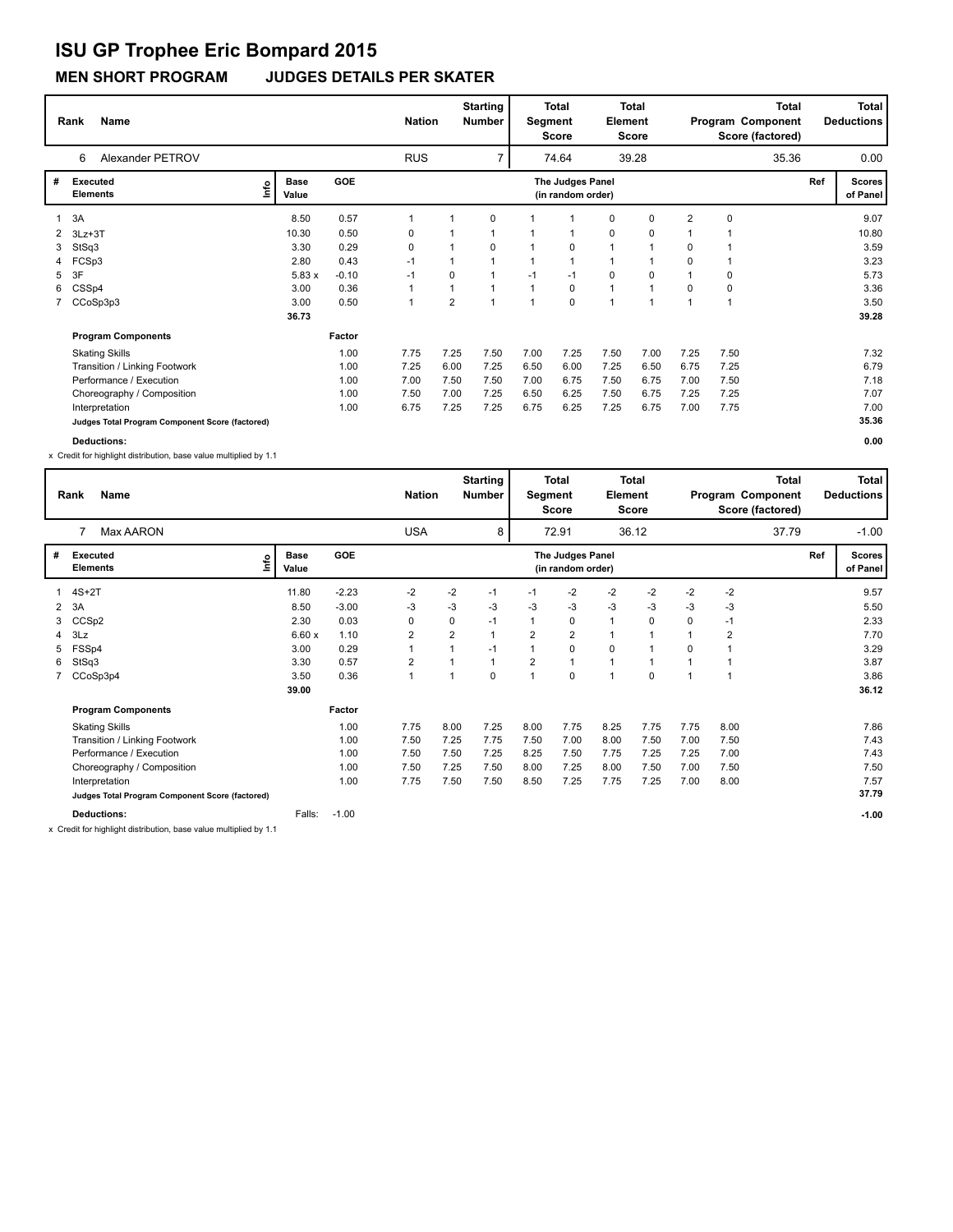**MEN SHORT PROGRAM JUDGES DETAILS PER SKATER**

|    | <b>Name</b><br>Rank                             | <b>Nation</b>               |            | <b>Starting</b><br><b>Number</b> | Segment | <b>Total</b><br><b>Score</b> | Element        | <b>Total</b><br>Score                 |                |                | Total<br>Program Component<br>Score (factored) |             | <b>Total</b><br><b>Deductions</b> |     |                           |
|----|-------------------------------------------------|-----------------------------|------------|----------------------------------|---------|------------------------------|----------------|---------------------------------------|----------------|----------------|------------------------------------------------|-------------|-----------------------------------|-----|---------------------------|
|    | Yi WANG<br>8                                    |                             |            | <b>CHN</b>                       |         | 2                            |                | 72.08                                 |                | 38.93          |                                                |             | 33.15                             |     | 0.00                      |
| #  | Executed<br><b>Elements</b>                     | <b>Base</b><br>١m٥<br>Value | <b>GOE</b> |                                  |         |                              |                | The Judges Panel<br>(in random order) |                |                |                                                |             |                                   | Ref | <b>Scores</b><br>of Panel |
|    | 3A                                              | 8.50                        | 1.14       | 1                                | 1       | 1                            |                | 2                                     | $\mathbf 1$    | $\overline{2}$ | 1                                              | $\mathbf 0$ |                                   |     | 9.64                      |
|    | $3F+3T$                                         | 9.60                        | $-0.20$    | 0                                | 0       | 0                            | $-1$           | 0                                     | 0              | 0              | $-1$                                           | $-1$        |                                   |     | 9.40                      |
|    | CSSp3                                           | 2.60                        | 0.21       | 0                                | 0       | 0                            |                | 1                                     | $\mathbf 0$    |                |                                                | 0           |                                   |     | 2.81                      |
|    | 3Lo                                             | 5.61x                       | 0.40       | $\Omega$                         | 0       | 1                            |                | $\mathbf{1}$                          | $\mathbf{1}$   |                | 0                                              | 0           |                                   |     | 6.01                      |
| 5  | FCSp4                                           | 3.20                        | 0.14       | 0                                | 0       | 0                            |                | 1                                     | $\mathbf{1}$   | 0              | $\Omega$                                       | 0           |                                   |     | 3.34                      |
| 6. | CCoSp3p4                                        | 3.50                        | 0.64       | 0                                | 0       | $\overline{2}$               | $\overline{2}$ | $\overline{2}$                        | $\overline{2}$ |                |                                                |             |                                   |     | 4.14                      |
|    | 7 StSq3                                         | 3.30                        | 0.29       | $\mathbf 0$                      | 0       | 0                            | $\overline{2}$ | $\overline{2}$                        | $\overline{A}$ | $\overline{ }$ | $\Omega$                                       | $\mathbf 0$ |                                   |     | 3.59                      |
|    |                                                 | 36.31                       |            |                                  |         |                              |                |                                       |                |                |                                                |             |                                   |     | 38.93                     |
|    | <b>Program Components</b>                       |                             | Factor     |                                  |         |                              |                |                                       |                |                |                                                |             |                                   |     |                           |
|    | <b>Skating Skills</b>                           |                             | 1.00       | 6.50                             | 6.00    | 6.75                         | 6.75           | 7.25                                  | 6.50           | 7.00           | 6.75                                           | 7.00        |                                   |     | 6.75                      |
|    | Transition / Linking Footwork                   |                             | 1.00       | 6.00                             | 5.50    | 6.50                         | 6.50           | 7.00                                  | 6.00           | 7.00           | 6.25                                           | 6.25        |                                   |     | 6.36                      |
|    | Performance / Execution                         |                             | 1.00       | 6.50                             | 5.75    | 6.75                         | 6.75           | 7.00                                  | 6.50           | 7.25           | 6.75                                           | 6.50        |                                   |     | 6.68                      |
|    | Choreography / Composition                      |                             | 1.00       | 6.25                             | 6.00    | 6.50                         | 7.00           | 7.25                                  | 6.25           | 7.00           | 6.50                                           | 6.75        |                                   |     | 6.61                      |
|    | Interpretation                                  |                             | 1.00       | 6.75                             | 5.75    | 6.50                         | 7.00           | 7.50                                  | 6.50           | 7.25           | 6.75                                           | 6.50        |                                   |     | 6.75                      |
|    | Judges Total Program Component Score (factored) |                             |            |                                  |         |                              |                |                                       |                |                |                                                |             |                                   |     | 33.15                     |
|    | Deductions:                                     |                             |            |                                  |         |                              |                |                                       |                |                |                                                |             |                                   |     | 0.00                      |

x Credit for highlight distribution, base value multiplied by 1.1

|   | Rank<br>Name                                    |      |                      |            |              | <b>Nation</b> |      | <b>Starting</b><br><b>Number</b> | Segment | <b>Total</b><br>Score                 | Element     | <b>Total</b><br>Score |      |      | <b>Total</b><br>Program Component<br>Score (factored) |     | Total<br><b>Deductions</b> |
|---|-------------------------------------------------|------|----------------------|------------|--------------|---------------|------|----------------------------------|---------|---------------------------------------|-------------|-----------------------|------|------|-------------------------------------------------------|-----|----------------------------|
|   | 9<br>Jin Seo KIM                                |      |                      |            |              | <b>KOR</b>    |      | 3                                |         | 71.24                                 |             | 38.42                 |      |      | 33.82                                                 |     | $-1.00$                    |
| # | Executed<br><b>Elements</b>                     | lnfo | <b>Base</b><br>Value | <b>GOE</b> |              |               |      |                                  |         | The Judges Panel<br>(in random order) |             |                       |      |      |                                                       | Ref | <b>Scores</b><br>of Panel  |
|   | $3Lz + 3T$                                      |      | 10.30                | 0.70       | 1            |               |      |                                  |         | 1                                     | -1          |                       |      |      |                                                       |     | 11.00                      |
| 2 | 3A                                              |      | 8.50                 | 1.00       |              |               |      | 0                                |         | 1                                     | 1           |                       |      |      |                                                       |     | 9.50                       |
|   | 3 CCoSp3p4                                      |      | 3.50                 | 0.21       |              |               | 0    | 0                                | 2       | 1                                     | 0           | 0                     |      | 0    |                                                       |     | 3.71                       |
| 4 | 3Lo                                             |      | 5.61x                | 0.40       |              |               |      |                                  | 0       | $\mathbf{1}$                          | 0           | 0                     |      | 0    |                                                       |     | 6.01                       |
| 5 | CSSp4                                           |      | 3.00                 | 0.07       | 0            |               | 0    | 0                                | 0       | $\mathbf{1}$                          | $\mathbf 0$ | $\mathbf 0$           | 0    |      |                                                       |     | 3.07                       |
|   | 6 StSq3                                         |      | 3.30                 | $-1.80$    | $-3$         |               | $-2$ | $-2$                             | $-3$    | $-2$                                  | $-3$        | $-3$                  | $-1$ | -3   |                                                       |     | 1.50                       |
|   | 7 FCSp4                                         |      | 3.20                 | 0.43       | $\mathbf{1}$ |               | 1    |                                  | 1       | $\mathbf{1}$                          | 0           | $\mathbf 0$           | 1    | 1    |                                                       |     | 3.63                       |
|   |                                                 |      | 37.41                |            |              |               |      |                                  |         |                                       |             |                       |      |      |                                                       |     | 38.42                      |
|   | <b>Program Components</b>                       |      |                      | Factor     |              |               |      |                                  |         |                                       |             |                       |      |      |                                                       |     |                            |
|   | <b>Skating Skills</b>                           |      |                      | 1.00       | 6.50         |               | 6.25 | 7.00                             | 7.25    | 7.00                                  | 6.75        | 6.50                  | 7.00 | 7.00 |                                                       |     | 6.82                       |
|   | Transition / Linking Footwork                   |      |                      | 1.00       | 6.25         |               | 5.75 | 7.25                             | 7.00    | 6.50                                  | 6.50        | 6.25                  | 6.75 | 6.50 |                                                       |     | 6.54                       |
|   | Performance / Execution                         |      |                      | 1.00       | 6.50         |               | 6.00 | 7.25                             | 7.50    | 6.50                                  | 6.75        | 6.50                  | 6.75 | 6.75 |                                                       |     | 6.71                       |
|   | Choreography / Composition                      |      |                      | 1.00       | 6.75         |               | 6.25 | 7.00                             | 7.75    | 6.75                                  | 6.75        | 6.25                  | 7.00 | 6.75 |                                                       |     | 6.75                       |
|   | Interpretation                                  |      |                      | 1.00       | 6.75         |               | 6.00 | 7.25                             | 7.50    | 7.00                                  | 7.00        | 6.50                  | 7.00 | 7.50 |                                                       |     | 7.00                       |
|   | Judges Total Program Component Score (factored) |      |                      |            |              |               |      |                                  |         |                                       |             |                       |      |      |                                                       |     | 33.82                      |
|   | <b>Deductions:</b>                              |      | Falls:               | $-1.00$    |              |               |      |                                  |         |                                       |             |                       |      |      |                                                       |     | $-1.00$                    |

x Credit for highlight distribution, base value multiplied by 1.1